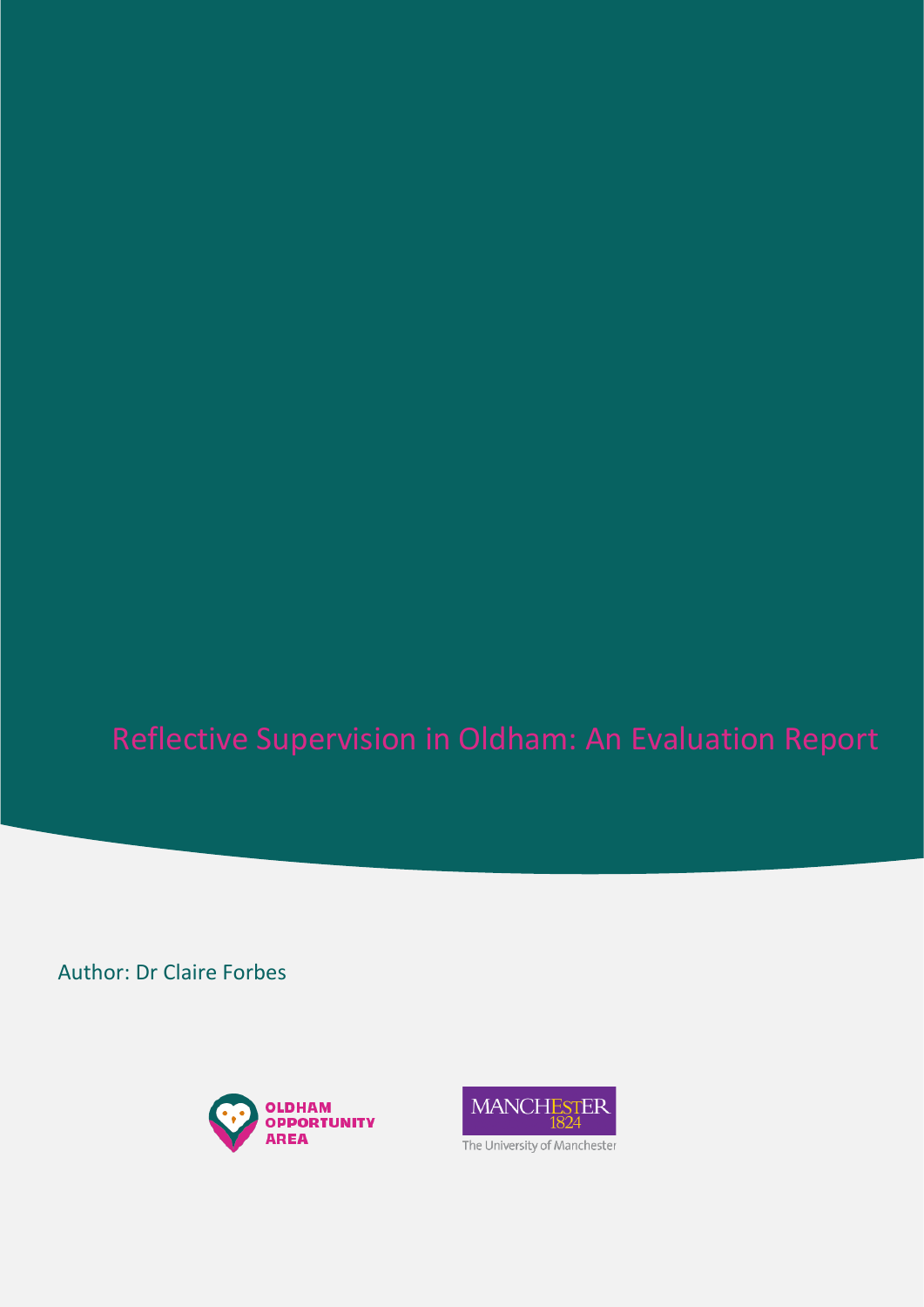# SUMMARY OF KEY FINDINGS

This paper reports findings from a mixed-methods evaluation of reflective supervision in Oldham, as funded by the Oldham Opportunity Area. Key messages are:

- The reflective supervision process has sharpened participants' focus on their own mental wellbeing, and the need to proactively work on this, to support their professional output. This has important ramifications for work-life balance and managing workload.
- Reflective supervision has been crucial in re-energising and empowering participants, in ways that gives them greater self-awareness and self-confidence. This might be crucial in dealing with enduring issues around teacher retention.
- Participants have a good understanding of their colleagues needs and feel better equipped to support them, and this has an impact on practitioner confidence and feelings of professional security.

Despite these clear points of impact, there remain, however, structural barriers that continually threaten participants' wellbeing and motivation in school, and it may be that these can only be reduced through a more collective and widespread adoption of the principles of reflective supervision. This then raises two associated challenges:

- 1) How can models be developed to impact all staff across a school community, as well as targeting groups such as early career teachers?
- 2) How can models be developed that take account of the community context, local families, and pupils?

# BACKGROUND AND CONTEXT

## REFLECTIVE SUPERVISION: GENERAL OVERVIEW

Described as "a relationship-based supervisory approach that supports various models of relationship-based service delivery" (Heffron & Murch, 2010, p. 5), reflective supervision is a tool – routinely used in social work and medicine - that enables professionals to take stock of, and reflect upon, the diverse challenges they face in their professional lives (Parlakian, 2002; as cited in Watson et al., 2014, p. 3).

In practice, this process tends to entail a series of supervisory meetings between a trained supervisor and a practitioner (referred to as a supervisee). In these supervisory meetings, a confidential space is created (See Care Quality Commission 2013), where supervisees can explore their own, and others' emotional reactions to professional situations in the moment, also considering how these might affect their, and others', thoughts, feelings, behaviours, and actions (Tomlin & Viehweg, 2016).

In this regard, reflective supervision has been found to support social and emotional wellbeing, supportive relationships, emotional resilience, cognitive flexibility, and coping skills, in the workplace, by focussing on three key features of professional life, (i) one's own perspectives, (ii) other perspectives (of clients or colleagues), and (iii) the broader professional environment or context (Watson et al., 2014). There is also some evidence (see Care Quality Commission 2013) to suggest that supervision might contribute to higher levels of job satisfaction, as well as improved staff retention.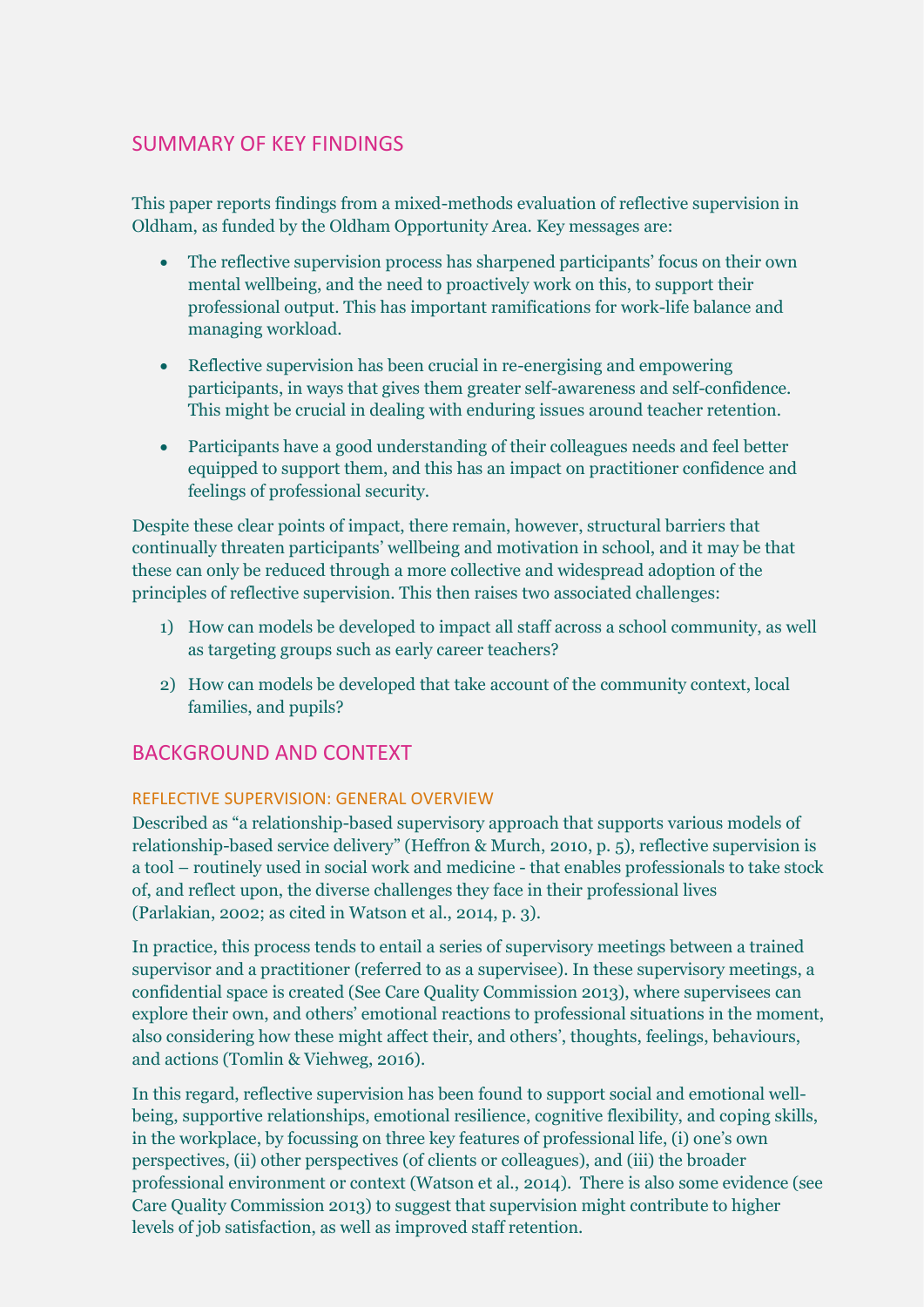#### REFLECTIVE SUPERVISION IN OLDHAM

In July 2019, the Oldham Schools and Colleges Staff Wellbeing Index (Oldham Council 2019) reported high levels of stress among education-related professionals, as well as concerns around workload and work-life balance. As such, 52% of respondents cited that they had considered leaving their profession in the twelve months prior to the survey. This, coupled with qualitative intelligence gathered by Oldham Council's Mental Health in Education team that staff wellbeing in local schools was a concern, resulted in a strategic focus on ways of developing a local reflective supervision model to (i) support local school leaders, and (ii) in doing so enable these leaders to better support their staff and students. In this regard, the programme evaluated in this report can be understood as a pilot of school-based reflective supervision across one local authority.

The Oldham reflective supervision programme (known as the Responsive Schools programme locally), funded by the Oldham Opportunity Area and led by Intraquest, a local Community Interest Company, began in September 2019 with two main strands of activity.

First, a series of workshops to train 104 education-related staff to deliver reflective supervision in their settings. This was put on hold in March 2020 due to the Covid 19 pandemic, and then continued online as a blended learning model.

Second, 62 school leaders or staff with safeguarding / pastoral responsibility (over 47 education settings) were offered a series (up to a maximum of 8 in one academic year) of one-to-one reflective supervision sessions with an external, experienced supervisor from Intraquest. The first cohort began in September 2019, and some continued into the 2020/21 academic year. A smaller second cohort of supervisees began receiving supervision in September 2020.

This evaluation largely focuses on the second of these two strands of activity, i.e. the experiences of supervisees who have received a series of one-to-one supervision sessions.

#### RESEARCH DESIGN

This evaluation project began in March 2020 and was then immediately put on hold due to the Covid 19 pandemic. It was revisited in November 2020, and data collection began in April 2021.

Ethical approval for the study was obtained from the School of Education, Environment and Development Ethics Committee at the University of Manchester, and all research activities adhered to the required norms. As such, all names in the following sections are pseudonyms.

There were two phases to this data collection, as outlined below:

#### **Phase 1**

In this first phase, our overarching aim was to design and administer a short survey to explore participants' experiences of the reflective supervision process. Survey design and administration took place between February and June 2021. The survey consisted of four questions that covered topics around engagement (question 1), perceptions of impact of the reflective supervision on both the self and others (question 2), as well as open-ended questions to explore personal experiences more expansively (questions 3 and 4). For question 2, participants were asked to reflect upon the period since their last supervision session and to respond to 12 statements. Statements 1-4 focus upon participants' own mental wellbeing, statements 5-10 focus upon participants' professional practice, and statements 11-12 focus upon relationships with wider colleagues. These broad categories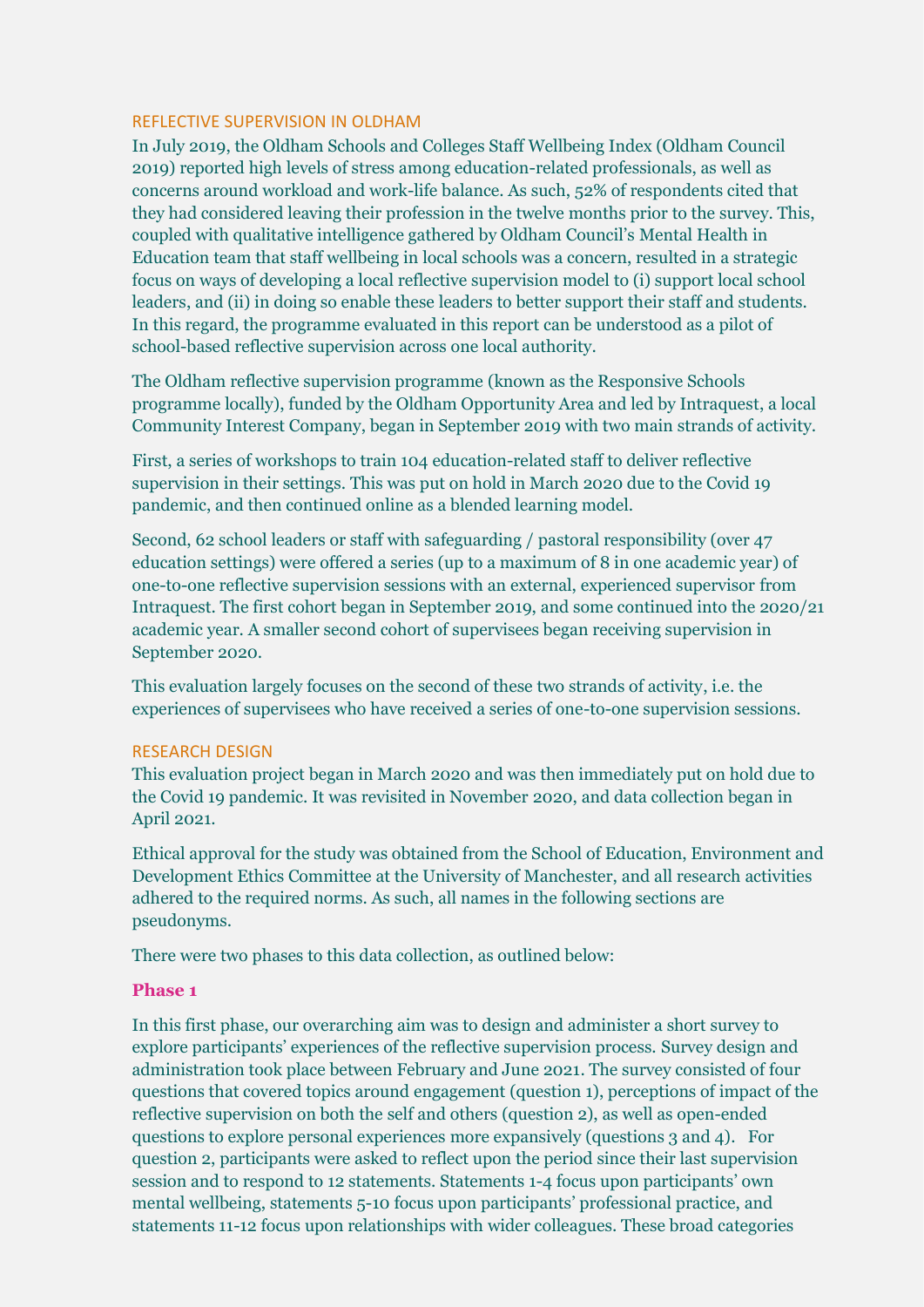reflect the thematic structure of the reflective supervision model used in Oldham. Although this survey has been designed to be completed by participants at the start, middle and end of the reflective supervision process, for this evaluation - and given the enduring constraints on participants due to Covid 19 - it was only administered once, and as such this evaluation project can be considered a pilot for the survey measure itself.

All 60 practitioners following Oldham's reflective supervision model were invited to participate in this evaluation, by being emailed a link to an anonymous online survey on the Qualtrics platform. A total of 47 of these practitioners completed the survey – 78% of the practitioners following the reflective supervision model. 33 of these respondents – 70% of the sample - had experienced 4 or more sessions of supervision (see Table 1):

| # of Sessions (up to a maximum of 8) | Participants |
|--------------------------------------|--------------|
| 1                                    | 3            |
| $\bf{2}$                             | 7            |
| 3                                    | Δ            |
| $\boldsymbol{\Delta}$                | 11           |
| $\overline{\mathbf{5}}$              | 9            |
| 6                                    | 3            |
| $\overline{7}$                       | $\mathbf 0$  |
| 8                                    | 10           |
|                                      | Total: 47    |

## *Table 1: Numbers of sessions of Reflective Supervision experienced by participants*

Descriptive data analysis was used for questions 1 and 2. For the open-ended questions (3 and 4), a qualitative analysis was conducted that took an inductive approach to identifying themes (Miles et al., 2020).

## **Phase 2**

To explore key themes developed within the survey, we conducted a series of three interviews with school leaders who have each taken part in the reflective supervision process. All interviews lasted approximately one hour and explored:

- What was your experience of the reflective supervision sessions?
- What impact have the supervisions had on you, your practice and your school?
- What has the approach enabled you to do that you might not otherwise have been able to?
- How might any identified impact feed back into future activity, strategically and operationally?

Sampling was through self-selection, following mail communication by Intraquest to programme participants. All interview data were thematically analysed.

The small-scale nature of this research, as well as the self-selective sampling, strategy limits the extent to which generalisations can be made; although the level of detail captured within the study mean that relatability is still possible. It should be emphasised however that this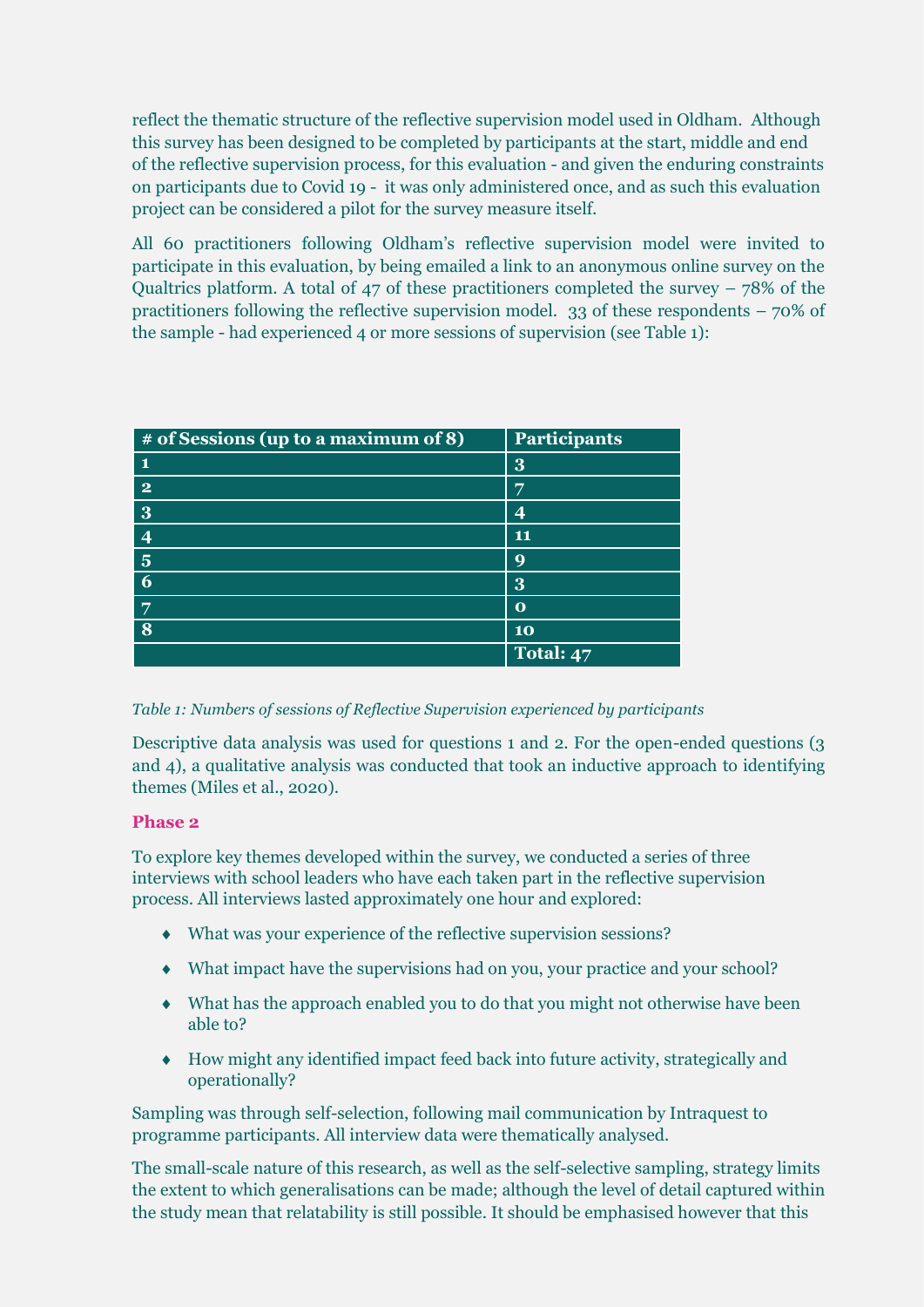scoping work was designed to feed into a broader case study and should therefore be seen as early, exploratory qualitative work that might feed into a wider, composite picture. The following section will now report key messages arising out of the study.

# FINDINGS

## **Key Message 1: The reflective supervision process has sharpened participants' focus on their own mental wellbeing, and the need to proactively work on this, to support their professional output.**

41 participants felt that, in the period since their last supervision session, they had been proactive in taking care of their own emotional wellbeing, with 22 reporting this as often and 19 as very often. This appears connected to the supervision sessions enabling them a release from the sustained tension that they navigate in their professional lives, and an opportunity to re-engage with themselves in a structured, guided space.

- Enabled me to come up for breath re engage with self
- I have found my sessions … very useful, someone independent to let off steam to, someone to talk to that has a different perspective on things and is able to change the way in which I look at things
- Excellent opportunity to offload and reflect on variables that impact performance and feelings

Data also suggest that participants are better able to separate their personal life from their professional life through the supervision process. Results from the survey suggest that 33 participants felt that they had been able to maintain a healthy work-life balance, with 25 reporting this as often and 8 as very often. For some, this has resulted in more practical ways of working that keep the personal and professional separate, whereas for others a sharpened focus on their own personal needs has improved participants emotional wellbeing and this in turn has enabled participants to feel better equipped to deal with diverse professional challenges.

- *Changes to work diary to avoid conflict with own need and school needs.*
- *Reflective supervision has given me the space to look after myself more meaning I can do my job better. I would like to be able to have it more often.*
- *Whilst the sessions have help me strengthen my practice in a professional setting, I've found the benefit of these sessions has been incredible for me in my personal life. The insights I have gained into my own thinking and beliefs about myself have helped me to become more comfortable 'just being me' and leading a more congruent personal life.*
- *Reflective supervision has given me the space to look after myself more meaning I can do my job better. I would like to be able to have it more often.*

Despite this, work is still a site of tension and potential conflict for many participants with 24 participants reporting that they feel peaceful at work only some of the time, and 4 participants experience this only rarely. While participants feel better able to prioritise their emotional wellbeing and to separate this from their day-to-day work in ways that have professional impact, workplace tensions contribute to a difficult working environment.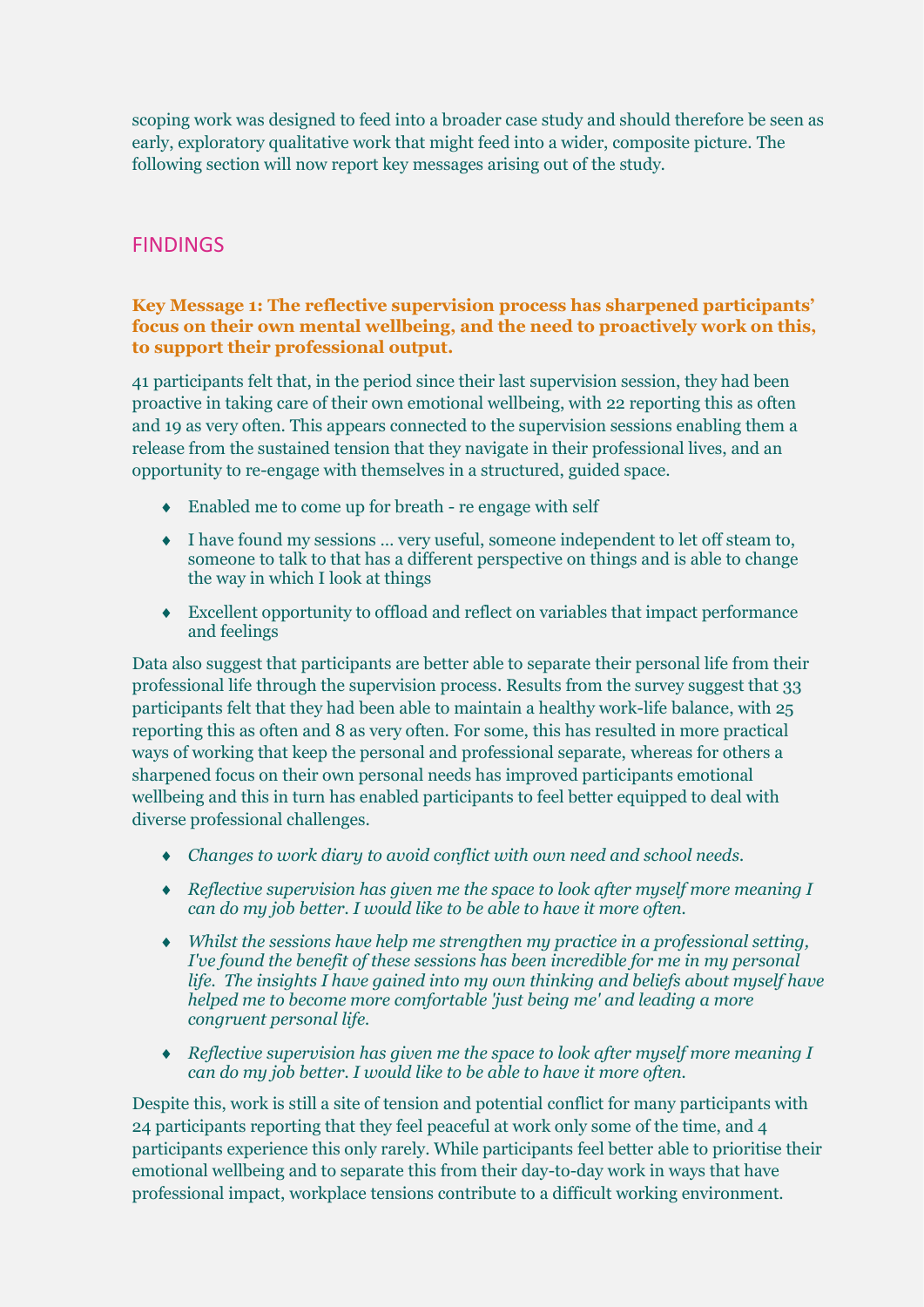## **Carla's Story**

A safeguarding lead and SENco in a primary school, Carla has received reflective supervision since September 2020. Being the everyday point of contact for children and their families, often in difficulty or in challenging circumstances, can be an enormous strain on Carla. Add to this the combined pressures of supporting children and families during the Covid 19 pandemic and grappling with difficult relationships with some colleagues, Carla describes herself as 'emotionally exhausted'. For her, reflective supervision has been central to her ability to continue do her job in the face of such demands:

*"This year, I wouldn't be here without reflective supervision. It's been such a tricky year. The support has been phenomenal…I would have been off sick or I wouldn't have managed to continue in this role as Safeguarding Lead without reflective supervision."*

For Carla, reflective supervision has enabled her to make sense of the diverse pressures professionally, and separate the personal from the professional. She values the time that she gets to spend with her supervisor, who is at once an objective, neutral outsider to the educational environment in which Carla is working, but who understands the contextual dynamics and constraints. The liminal space that the supervisor occupies allows Carla to reflect upon her own mindset, sources of stress, professional or personal difficulties, as well as behaviours and relationships, while also developing her own practical strategies to cope; it is both nurturing and supportive, but pragmatic and 'down to earth, realistic'. The time spent in supervision sessions has been pivotal to Carla's mental health and wellbeing, allowing to unload and 'park' issues that cause her stress. For her, it is the obvious solution to issues around retention, recruitment, and a happy and heathy workforce:

*"Reflective Supervision is really important…I would pay for it if it doesn't continue to be funded. It's about time we started taking care of teachers' mental health and wellbeing. This is how to do it. I don't feel like a teacher anymore…I am dealing with issues around housing, mental health and child protection rather than teaching. Some of these things can be really difficult, so for me reflective supervision is key."*

Carla's story demonstrates the complexities, challenges and pressures that many education professionals experience, while there is no doubt that reflective supervision has been an essential component of her ability to do her job over the past twelve months, there is nonetheless a sense that workplace challenges continue to threaten her wellbeing. This raises key questions as to how future reflective supervision models might be used within whole school approaches to support a fully reflective community, environment and ethos.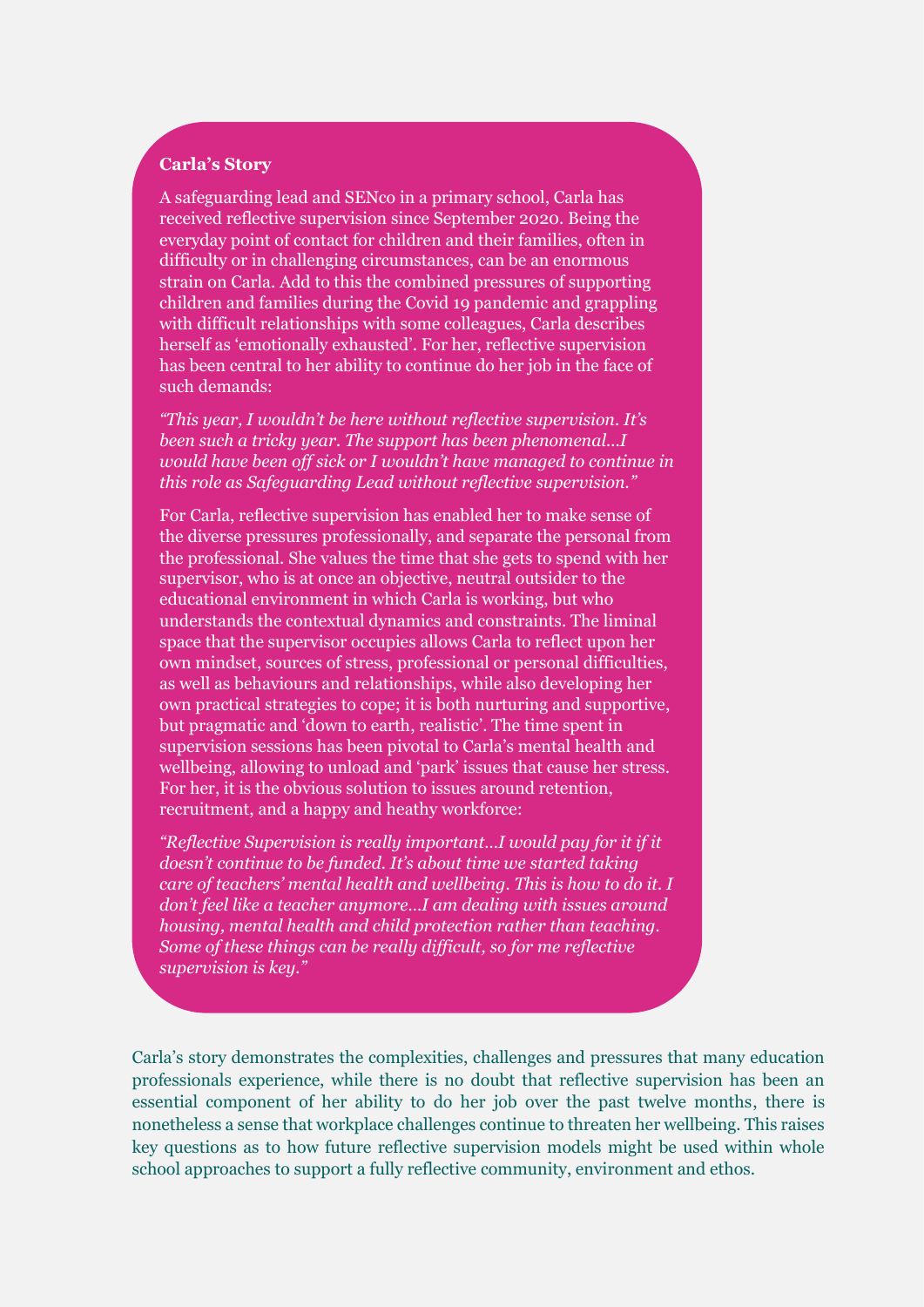## **Key Message 2: Reflective supervision has been crucial in re-energising and empowering participants, in ways that gives them greater self-awareness and self-confidence.**

42 participants report feeling more confident professionally since their last supervision, with 17 citing this as very often and 25 as often. In this sense, the process encourages participants to take a more positive outlook to challenges, in ways that enable participants to better determine what they can control, and what they can not, which has in turn enabled a greater humility and willingness to turn to other sources of support for help and guidance, where and if necessary. In addition to shifting participants' attitudes and beliefs, the sessions also provide some concrete strategies that participants can actively test out in practice in-between supervisions. Having a potential toolkit of strategies at their disposal appears to be empowering for participants, and eases the burden of having to continually come up with solutions themselves.

- Reflective supervision has enabled me to be more self-aware and be able to evaluate situation of which I can control and not worry about things that are not in my control.
- My last supervision session dealt with some very tricky work issues, I left equipped with a new outlook and lots of ideas to try and strategies to use. I have had a positive mindset. It was invaluable, how I felt going in the session, to coming out, I was a different person. Everyone should have some form of supervision!

This notion of a positive mind-set appears to be a crucial ingredient in enabling participants to navigate the day-to-day challenges of being a senior leader in a school context. In this sense, participants appear to leave sessions with a sense of resilience and optimism.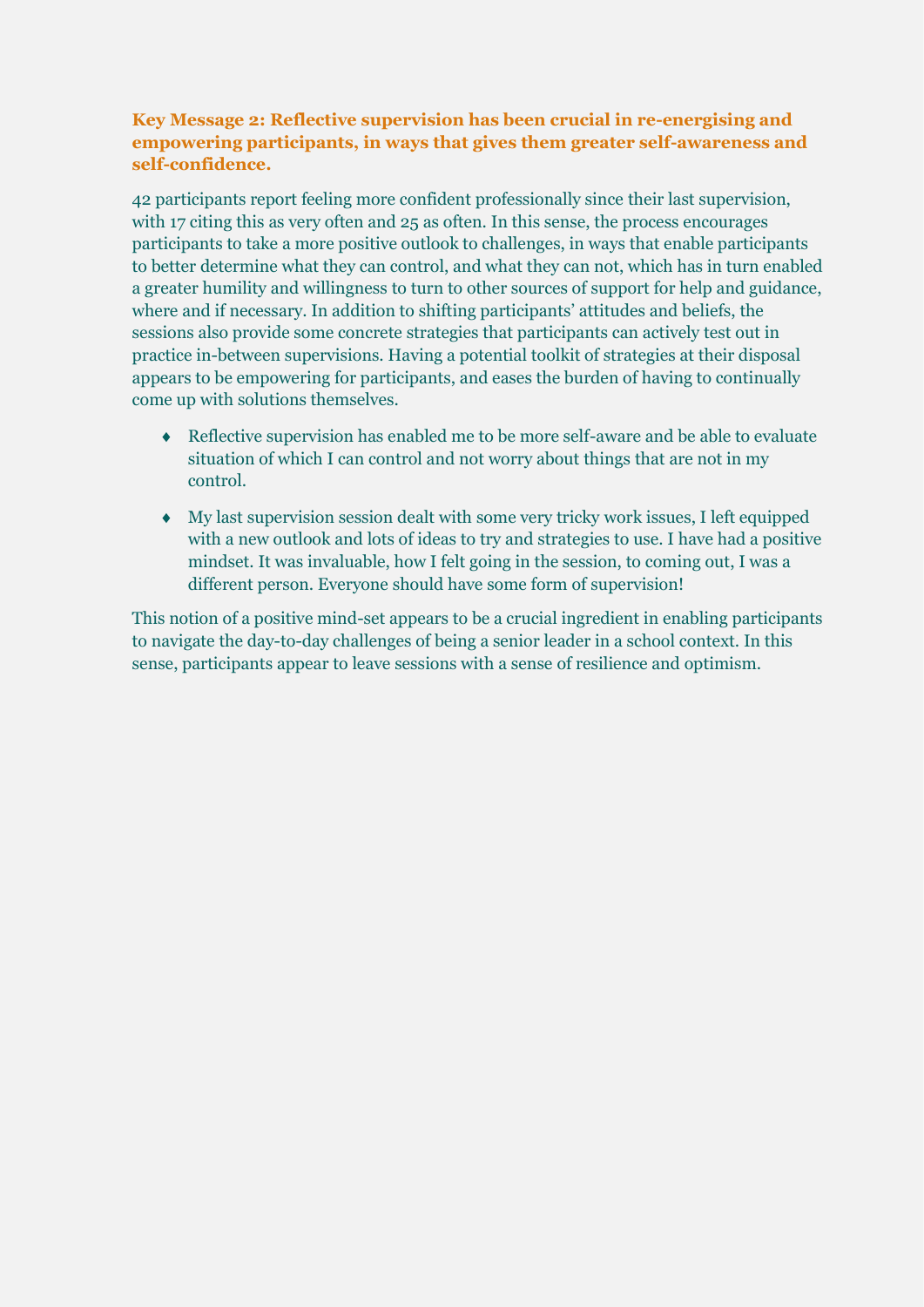#### Peter's Story

Peter is Vice Principal in a multi-academy trust, and has been involved with the reflective supervision project since September 2020, when he was sent a flyer from the Local Authority. Initially his interest was around supporting his staff and using reflective supervision to support positive inter-staff conversations, but actually it has been pivotal for him in understanding and managing his own individualised responses to stress.

*"I know now that I create my own stress, or magnify the stress, by focussing on the gap between where things are and where I want them to be…I dwell on that, I ruminate...reflective supervision helps me understand this, make changes to avoid this negativity and supports a more positive mind-set. That has a ripple effect on how I approach everything as a senior leader, a parent and a husband, I'm giving the vibe of someone calm, in control and mindful and this has an effect at home and in the workplace…and it's massive really."*

The key to this process of making sense of one's own mind-set and behaviour patterns is the space created through reflective supervision, where there is no judgement but there is a sense of pragmatic *challenge:*

*"She (the supervisor) creates a space where you're allowed to be vulnerable. There's no judgement, but it's also challenging. She mirrors back your words, and allows you to see what you don't see. She gives you legitimacy."*

The effects of reflective supervision on Peter have been profound, and moving into the new school year, he has plans to encourage other senior leaders in his trust to take up reflective supervision to feed into a whole school reflection model, and ultimately develop a positive. 'intrinsically motivated workforce' fuelled by potential. In his view, the outcomes of a more whole school approach to supervision could be significant.

*"It (reflective supervision) unlocks people's potential. If we have got staff reflecting on their wellbeing, they are in a better place to support pupils. If you're going to invest in one area, this (reflective supervision) is it."*

Peter's story demonstrates the deep personal impact that reflective supervision can have on shifting one's mind-set, through an acknowledgment and understanding of one's own patterns of behaviour and responses to stress. His final quotation further reinforces the importance of cascading reflective supervision models across the school community to ensure that all staff and students receive the wellbeing benefits that they have to offer.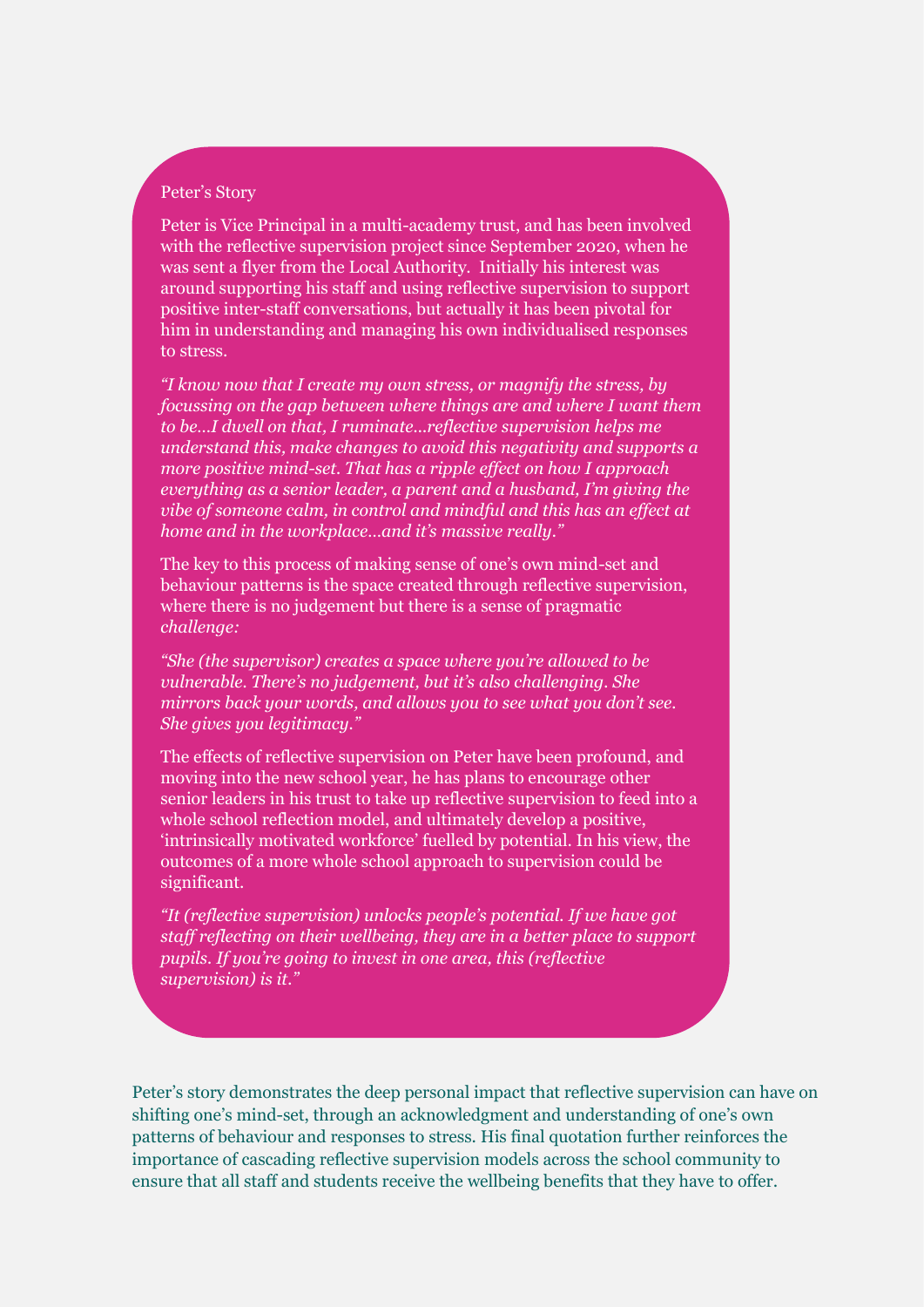## **Key Message 3: Participants have a good understanding of their colleagues needs and felt better equipped to support them.**

45 participants report feeling more aware of colleagues' needs and better equipped to support them, with 20 citing this as very often and 25 as often.

- *The sessions have been invaluable. They have helped me to unpick situations and relationships with colleagues. From this I building a toolkit to support me navigate the work place and best support my team and myself on a day to day basis.*
- *Reflective Supervision has had a profound, life changing impact not only for me but also for my colleagues around me.*
- *Reflective supervision has given me the opportunity to reflect on my practice. Encouraged me to ask for guidance and I have felt more equipped to support my colleagues when then they have approached me for support.*

Given that most participants in this programme are school leaders with responsibility for leading and managing groups of colleagues, this increased sense of understanding and support could be pivotal in building and sustaining a school environment underpinned by trust, mutuality and collaboration. It also raises pertinent questions about how reflective supervision might be used to support, and ultimately retain in the profession, early career teachers.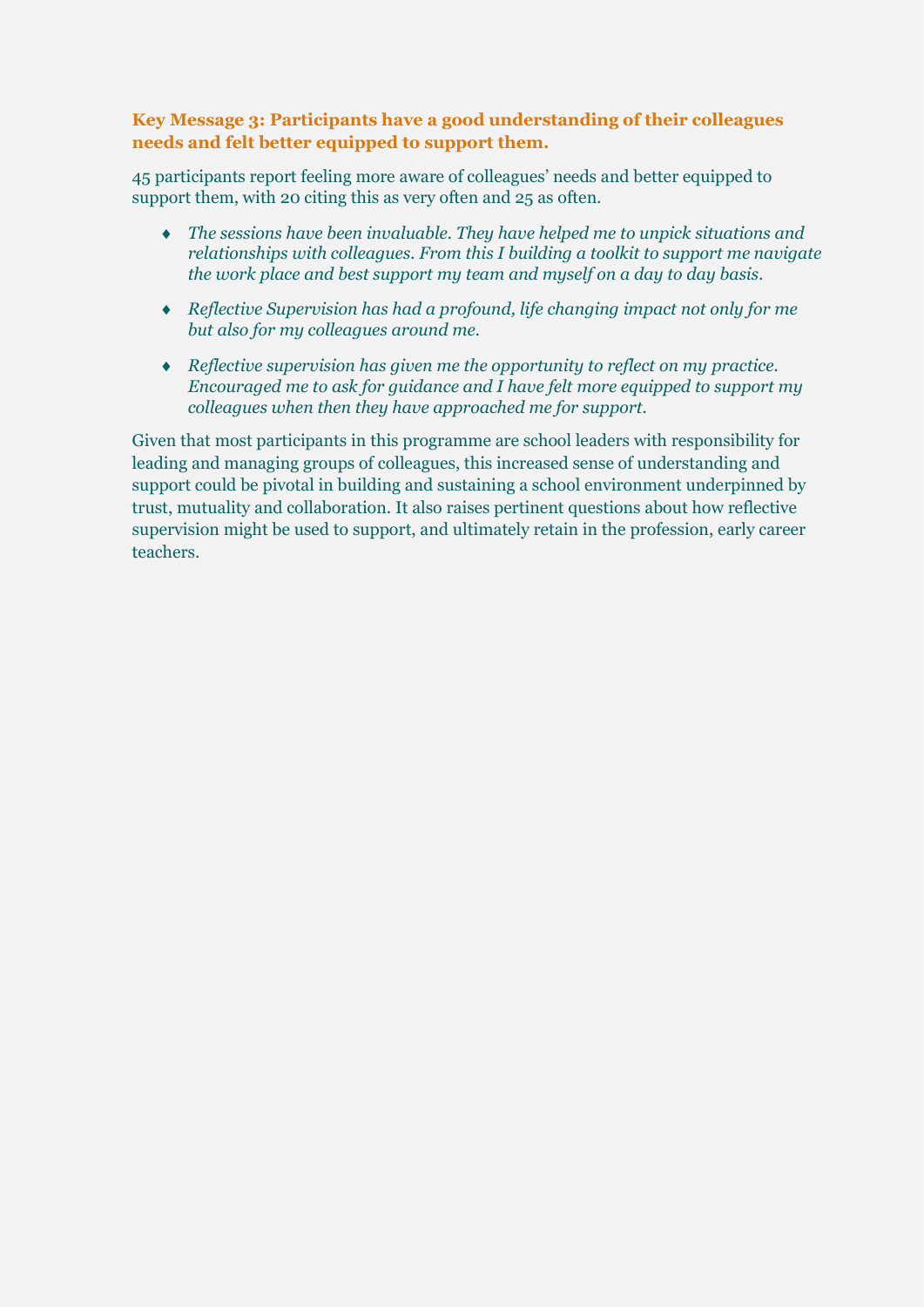## **Lindsay's Story**

Lindsay has worked in the same school, as Safeguarding Lead, for almost twenty years, and has never had any form of supervision. In truth, she has never wanted to participate in supervision and describes herself as initially sceptical, only signing up to the programme in September 2019 with a view to being trained to conduct supervisions with colleagues (a strand of activity that was put on hold due to Covid 19 restrictions).

For Lindsay, the benefits of reflective supervision are numerable. Firstly (and as linked to Key Message 1) , she is better able to manage professional issues, pragmatically and in a way that prevents her from taking professional problems into her personal time:

*"I have new ideas of ways to deal with complex issues and situations, ways of unloading issues rather than describing and containing them. It gives me new strategies to try."*

Perhaps most crucially, this space to reflect and discuss has enabled her to understand, and hence collaborate more fully with, colleagues in ways that are productive, and underpinned by trust and mutuality. This has been especially beneficial when dealing with complex and emotive issues, such as pupil exclusions and multi-agency working.

*"Reflective supervision has given me a better understanding of other people's points of view, how to respond productively and how to accept decisions that don't fit with what I would like."*

She particularly notes a strengthened relationship with her Headteacher through improved 'mutual understanding', which in turn has enabled a renewed sense of confidence and professional security in Lindsay.

Lindsay's story demonstrates the potential of reflective supervision to shift understandings around colleagues and their responses to events and decision-making, even where there is a longstanding professional relationship. The notion that this might grant an individual a greater sense of professional security and confidence is perhaps crucial to sustained issues around teacher recruitment and retention, and has potentially significant ramifications for the support of early career teachers.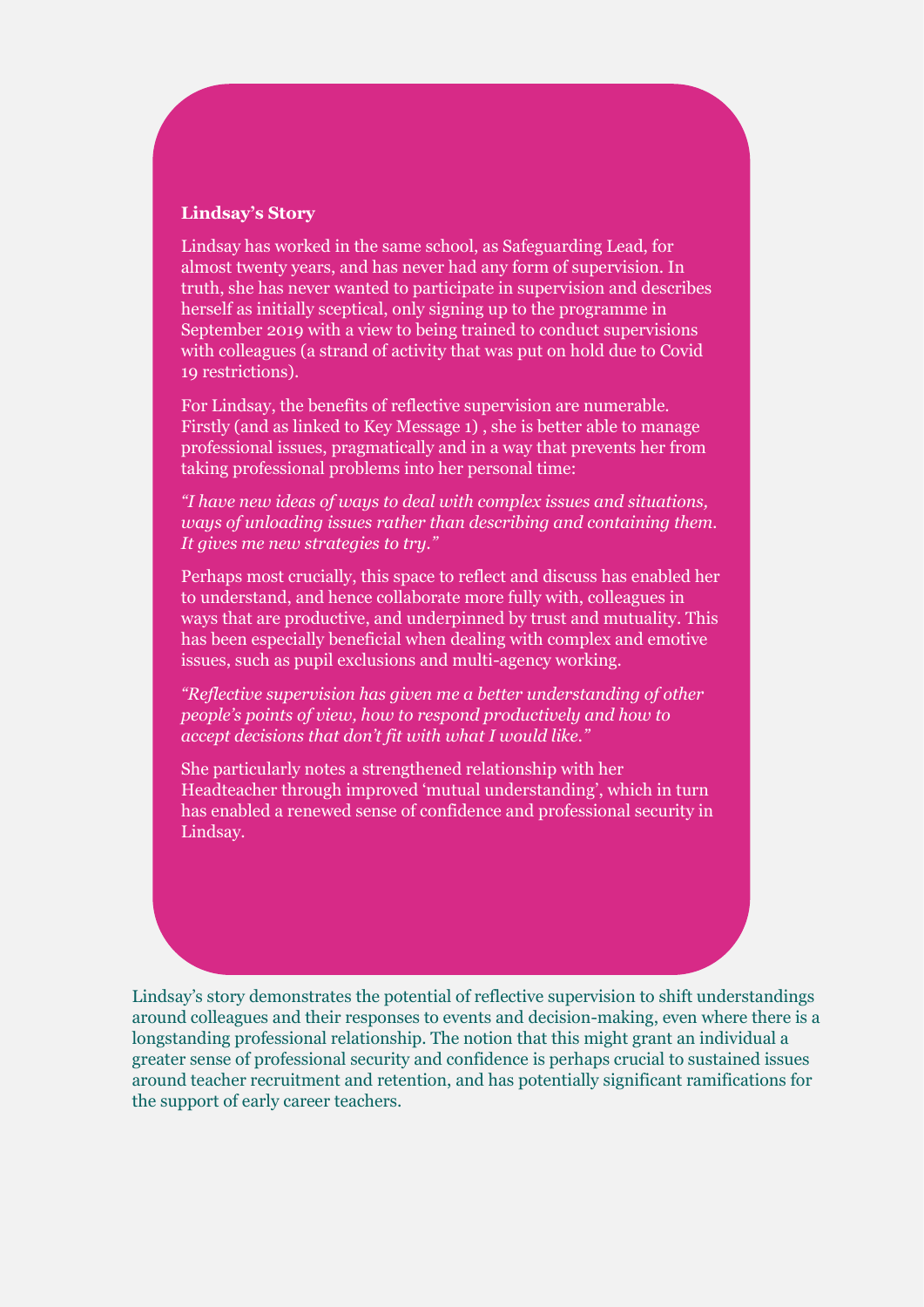# SUMMARY AND FUTURE CHALLENGES

There is no doubt that Oldham's reflective supervision model has had a considerable impact on participants, over a relatively short period of time, enabling participants to separate the personal and professional, encouraging more positive mind-sets and facilitating stronger relationships with colleagues. Much important work has laid strong foundations and there is much that can now be valuably built upon if the model is to be further developed.

Moving forward, a key challenge will be to explore how supervision models might be used across whole schools level to improve the wider environment, culture and ethos. Although it is clear that individual participants have benefitted from the supervision process and this has enabled them to manage professional issues productively and positively, there remain structural barriers that continually threaten their wellbeing and motivation and it may be that these can only be reduced through a more collective and widespread adoption of the principles of reflective supervision. This then raises two associated challenges:

- 1) How can models be developed to impact all staff across a school community, as well as targeting particular groups such as early career teachers?
- 2) How can models be developed that take account of the community context, local families and pupils?

There are no easy answers to these questions, and funding will no doubt be a key factor in deciding to what extent the Oldham model might be further developed and refined. However, developing robust systems to capture and track impact across the life of a reflective supervision process – whether at individual, school, or local authority level - will be key, and the survey measure developed for this evaluation may be crucial to this.